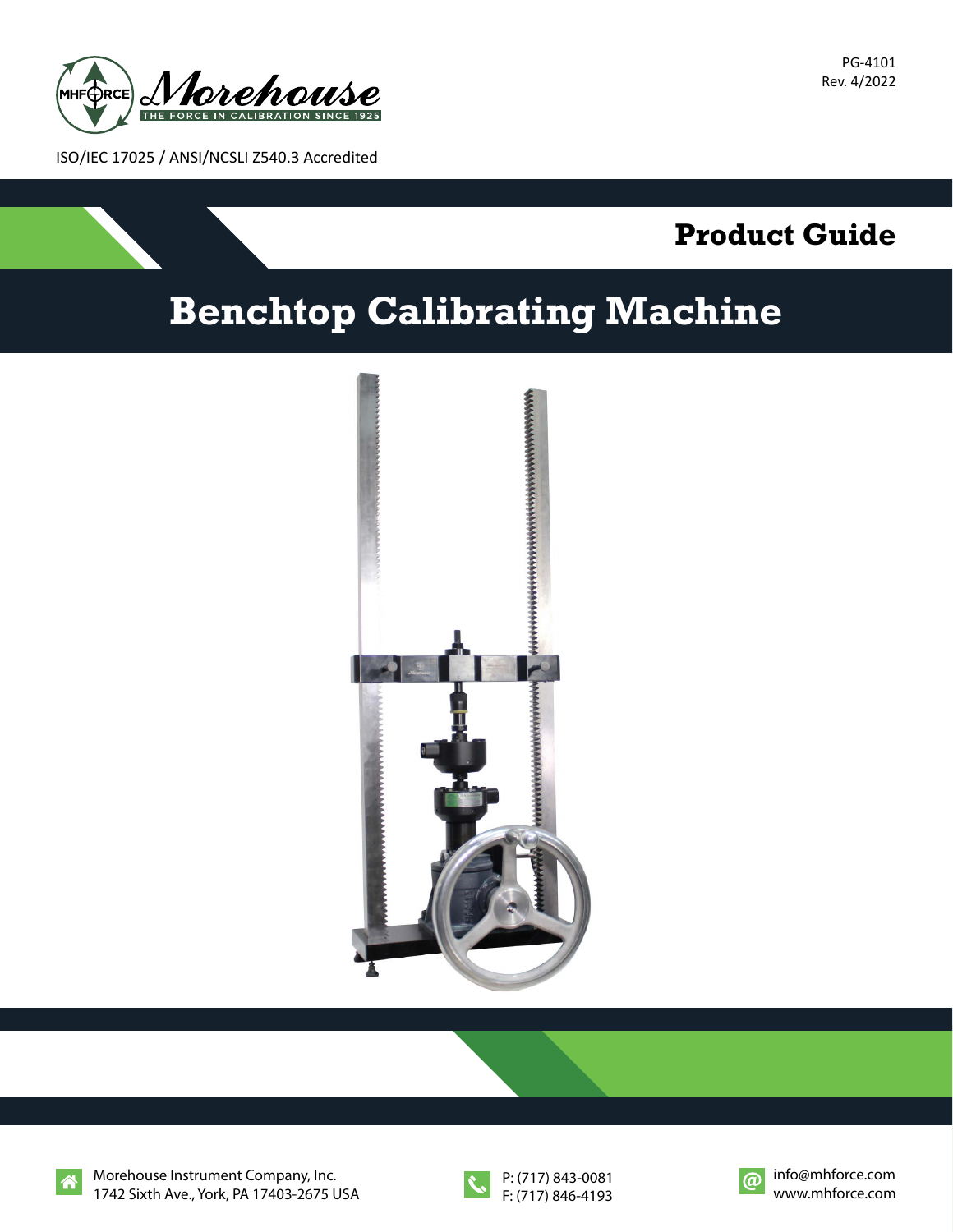

## Standard Features

- » Benchtop Calibrating Machine, Model BCM-10MD-1 weighs less than 150 lbs, with a footprint of 17.4 x 16.1 inches
- » Capable of calibrating a variety of equipment such as: load cells, crane scales, dynamometers, tension links, ring force gauges, hand-held digital force gauges, etc. $1$
- » Included bearing block and ball seat for calibrating compression only load cells
- » Two-speed mechanical jack with minimal maintenance required, and capable of coarse and fine adjustments controlling force at very fine level depending on the reference standard (control load to as low as ±0.05 lbf with a 10,000 lbf reference standard)
- » Included swiveling coupling nut for easy and fast setup, compatible with Morehouse Quick-Change Tension adapters at different sizes for calibrating various instruments
- Ů Morehouse Shear Web Load Cells available as reference standard from 200 lbf to 10000 lbf
- Ů Robust design, easy operation, and smooth force control even at maximum capacity

<sup>1</sup> Special adapters might be required to calibrate certain instruments in the Benchtop Calibrating Machine.

Morehouse Instrument Company, Inc. 1742 Sixth Ave., York, PA 17403-2675 USA Phone: (717) 843-0081 www.mhforce.com